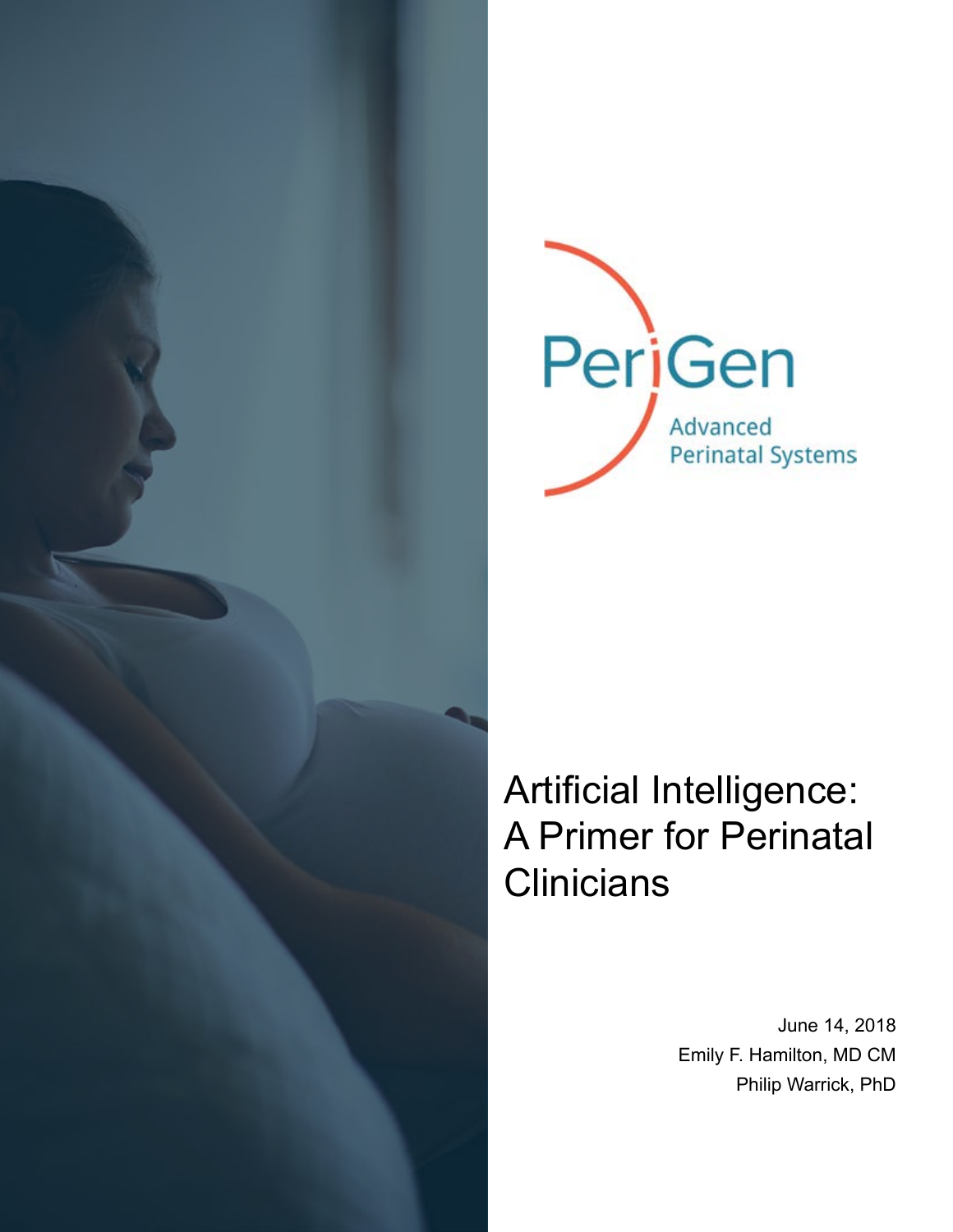

## **Table of Contents**

| Introduction                              | 3                |
|-------------------------------------------|------------------|
| What is Human Intelligence?               | 3                |
| What is Artificial Intelligence?          | 3                |
| Why has AI performance improved so much?  | $5\overline{)}$  |
| Al Techniques and Terminology             | 6                |
| <b>Decision Trees</b>                     | 6                |
| <b>Neural Networks</b>                    | 8                |
| Deep Learning Neural Networks             | 11               |
| Deep Learning for EFM Pattern Recognition | 12 <sup>°</sup>  |
| Why is Healthcare an Al-Safe Profession?  | 13 <sup>2</sup>  |
| The Fourth Industrial Revolution          | 15 <sub>15</sub> |
| References                                | 16               |

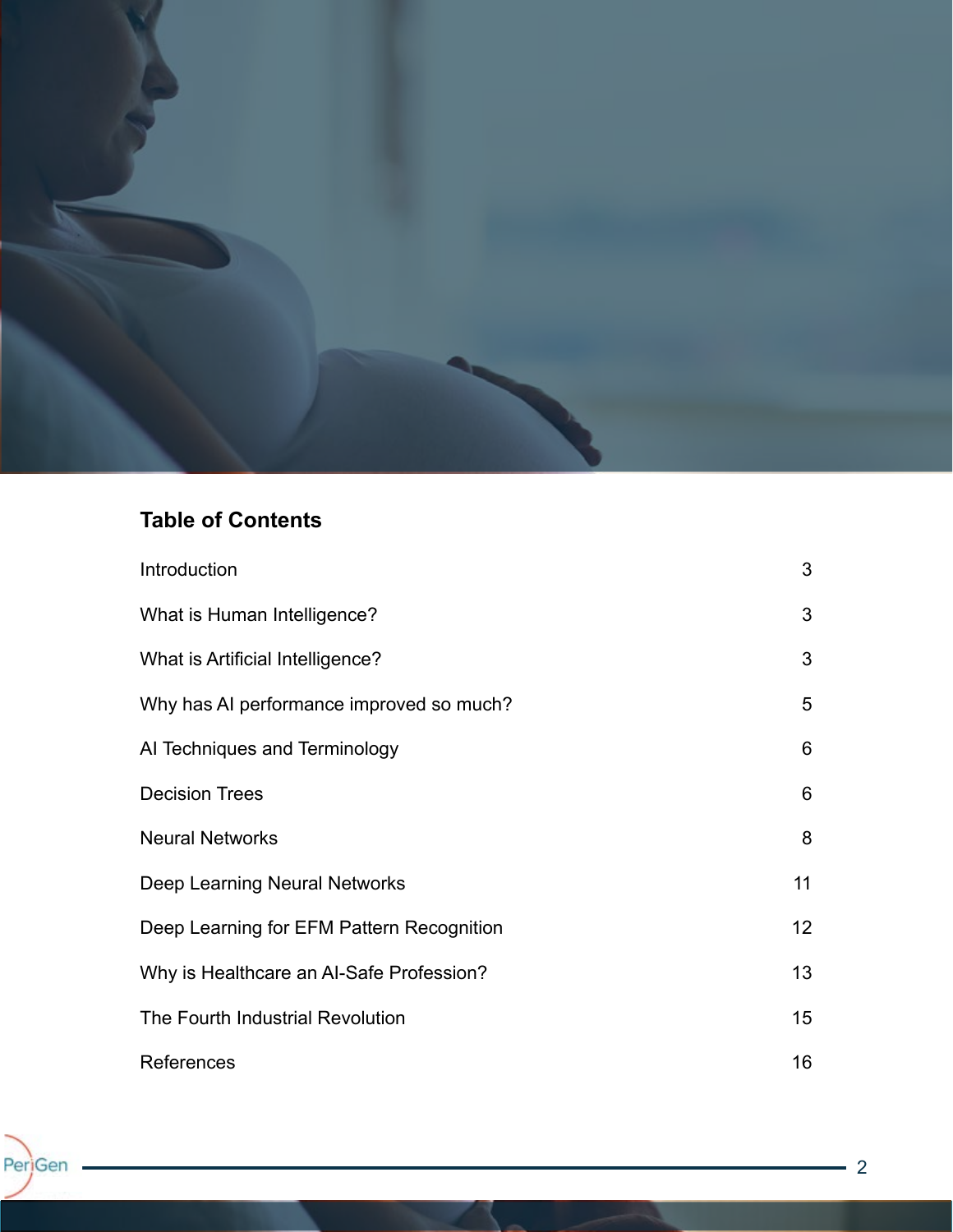# **Introduction**

Hardly a day goes by without some headline extolling the accomplishments of artificial intelligence (AI). It is likely that the last phone call you received alerting you to unusual activity on your credit card was prompted by an AI-based fraud detection system. AI applications surround us, correcting poor grammar, proposing the next word in a text message, providing blind spot warnings while driving or suggesting our next purchase based on our recent web browsing. AI has been with us for decades. Why is there a sudden uptick in interest? It has gotten much better and more relevant. Good news—the best is yet to come.

While spell checking and shopping suggestions are generally received as helpful and innocuous, medical AI applications evoke more cautious responses. Will I be replaced? Will I be misled and make an error or be made to look bad? These concerns and recent scientific developments have prompted this primer on AI relevant to perinatal care. The following text will explain in lay terms what AI can and cannot do, and why nursing and medicine are AI-safe professions.

#### **What is Human Intelligence?**

Human intelligence is a collection of many capacities including the ability to use language, learn, reason, understand, create, plan, problem solve, separate truth from fiction, be self-aware and have emotional knowledge. It involves processing information received by the five senses. It is not purely rational as it is affected by interactions with others, goals, beliefs, intuition and biological instincts.

# **What is Artificial Intelligence?**

Artificial intelligence (AI) refers to a collection of mathematical techniques used to accomplish one or more human cognitive functions. Common problems for AI to solve include: visual pattern recognition, speech recognition, decision-making, understanding languages and operating robots. The

PeriGen

Artificial intelligence (AI) refers to a collection of mathematical techniques used to accomplish one or more human cognitive functions.

two major approaches used in AI include logic and rule-based techniques and machine learning. Machine learning refers to techniques where internal algorithms find patterns in data and measure the strength of their association with the outcome of interest. With the presentation of more and more examples, the computer "learns" what associations are strongest and then applies that experience to the next set of data it receives.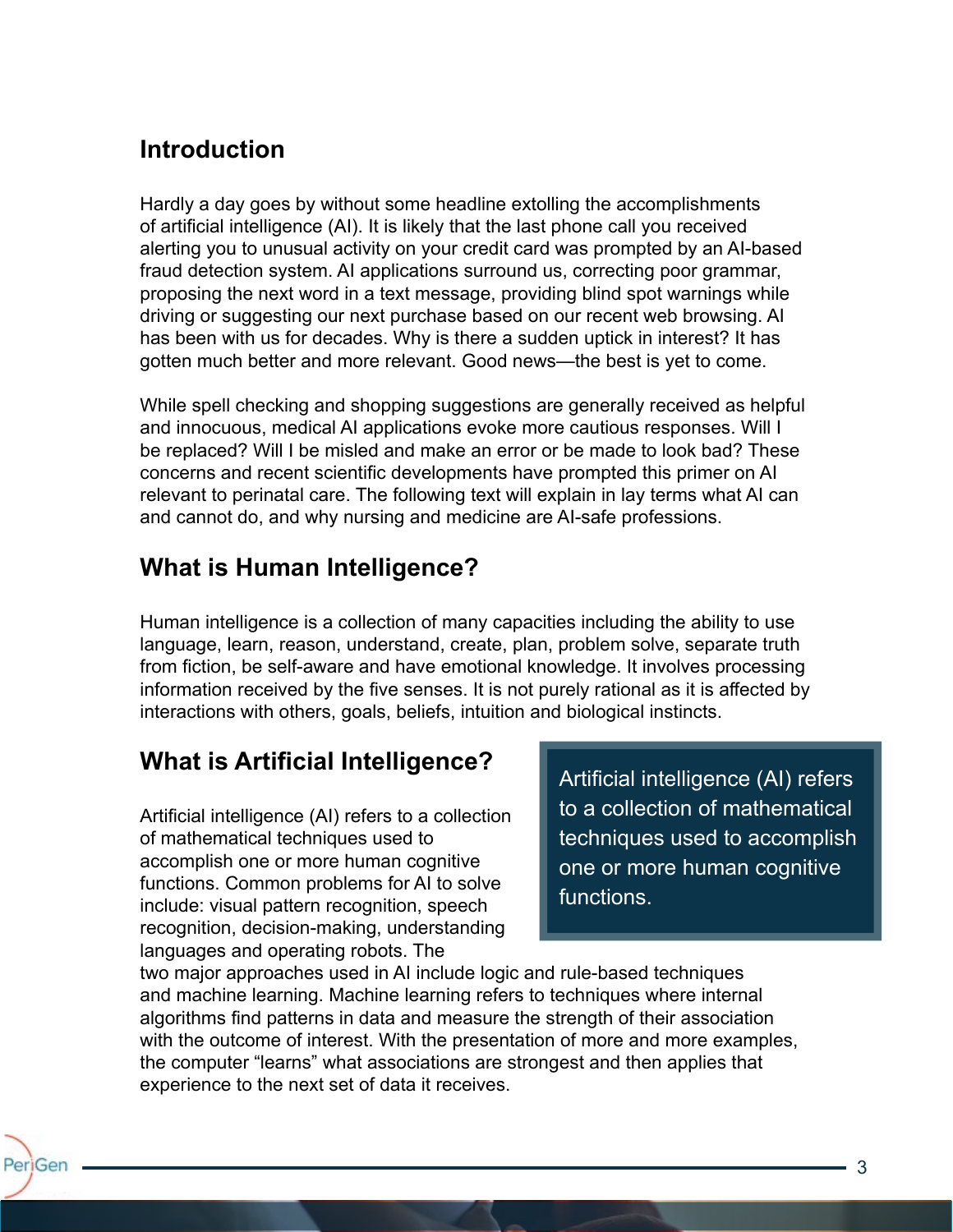Although AI techniques may excel at logic or solve a specific problem, they are not capable of real understanding or reasoning. Given the long list of cognitive processes we use to describe human intelligence, it is somewhat generous to apply the term "intelligence" to a computer program that can accomplish only one or two of these processes. That said, some artificial intelligence applications can perform specific tasks extremely well and highly consistently. For example, current AI-based applications can consistently outperform humans in games like Scrabble and Chess but do worse than humans at tasks like facial recognition or translation. $1$ 

One of the techniques used to compare human and artificial intelligence is the Turing test. In 1950, the acclaimed pioneer in computer science Alan Turing, proposed using a conversation to judge the capacity for a computer to converse in natural language and pass as a human. The Turing test is considered successful if the blinded human participant cannot reliably tell whether the conversation is with a machine or human. Earlier this year, Google demonstrated Google's Duplex, an-AI based digital assistant, calling to make a restaurant reservation or haircut appointment. In both examples, the computer could converse about preferences, deal with nuanced human conversation and achieve its mission in a convincingly human fashion. The four-minute video clip of Google Duplex making an appointment is well worth watching.<sup>2</sup>

The performance of AI has improved rapidly in recent years. Each year, Stanford University holds a competition in machine vision to determine the ability of AIbased programs to identify objects in images. From its databank of 10 million labelled images, contestants receive the same set of images for training and then are tested on an independent set of 200,000 images. Figure 1 shows the error rate of the winner over time. The red line indicates human performance. Human performance was matched in 2015.<sup>3</sup>



PeriGen

Figure 1. Decreasing error rates in image recognition in the Stanford ImageNet competition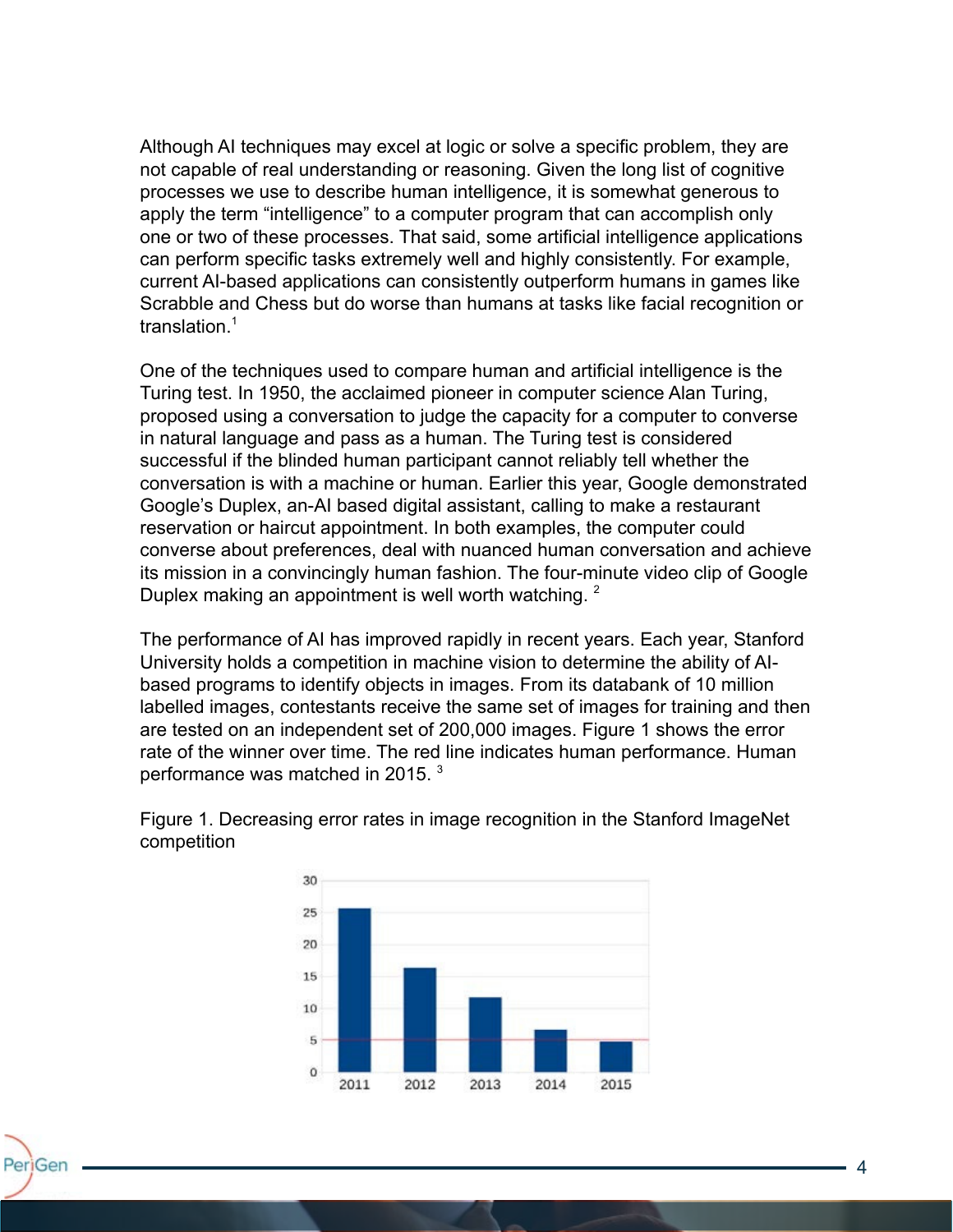# **Why has AI performance improved so much?**

The coexistence of four synergistic factors is contributing to rapid advances in AI.

#### **1.Big data**

Abundant and accurate data is prerequisite for training most AI systems. The daily production of internet data is estimated to be around 2.5 quintillion bytes (2.5 x1018). Given that a single letter is one byte and a typical novel is about 40,000 words, this data production is equivalent to about 12.5 trillion novels each day! In healthcare, computing devices embedded in technologies including wearable sensors, inpatient monitors and electronic medical records, can connect and exchange data producing an immense amount of detailed information.

#### **2. Massive computing power**

Training complex AI systems on huge datasets is computationally demanding. The invention and availability of the Graphical Processing Unit (GPU) provided a giant leap in computational capacity. A single GPU processor typically contains hundreds of cores and can run processes in parallel compared to a CPU which contains only a few cores and performs its calculations much slower. In 2011, Google's brain project used 2,000 CPUs to train an AI system to recognize the difference between cat and dog videos. A few years later, the same task was accomplished using a set of 12 GPUs. With GPUs, it is now technically and financially feasible for the public to acquire fast and extensive computing power.<sup>4</sup>

#### **3. Vastly more powerful AI techniques**

The techniques underpinning AI are also advancing in concert with hardware improvements. It is beyond the scope of this article to describe these advances in detail but key to underline that these techniques consider many more subtle aspects, remember past tendencies, and continuously learn from past success and failures.

#### **4. Greater accessibility**

Another significant advance in 2016 was the release of TensorFlowTM by Google. TensorFlow is an open source software platform that was originally developed by researchers and engineers working on the Google Brain Team within Google's Machine Intelligence research organization for the purposes of conducting machine learning and deep neural network research. In short, anyone can use this platform to develop AI applications, taking advantage of many traditional machine learning tools as well as an extensive state of the art deep learning module and have access to improvements as they become available. Within the first two years there were 11 million downloads of TensorFlow across the world. In 2018, Google released the Cloud Machine Learning service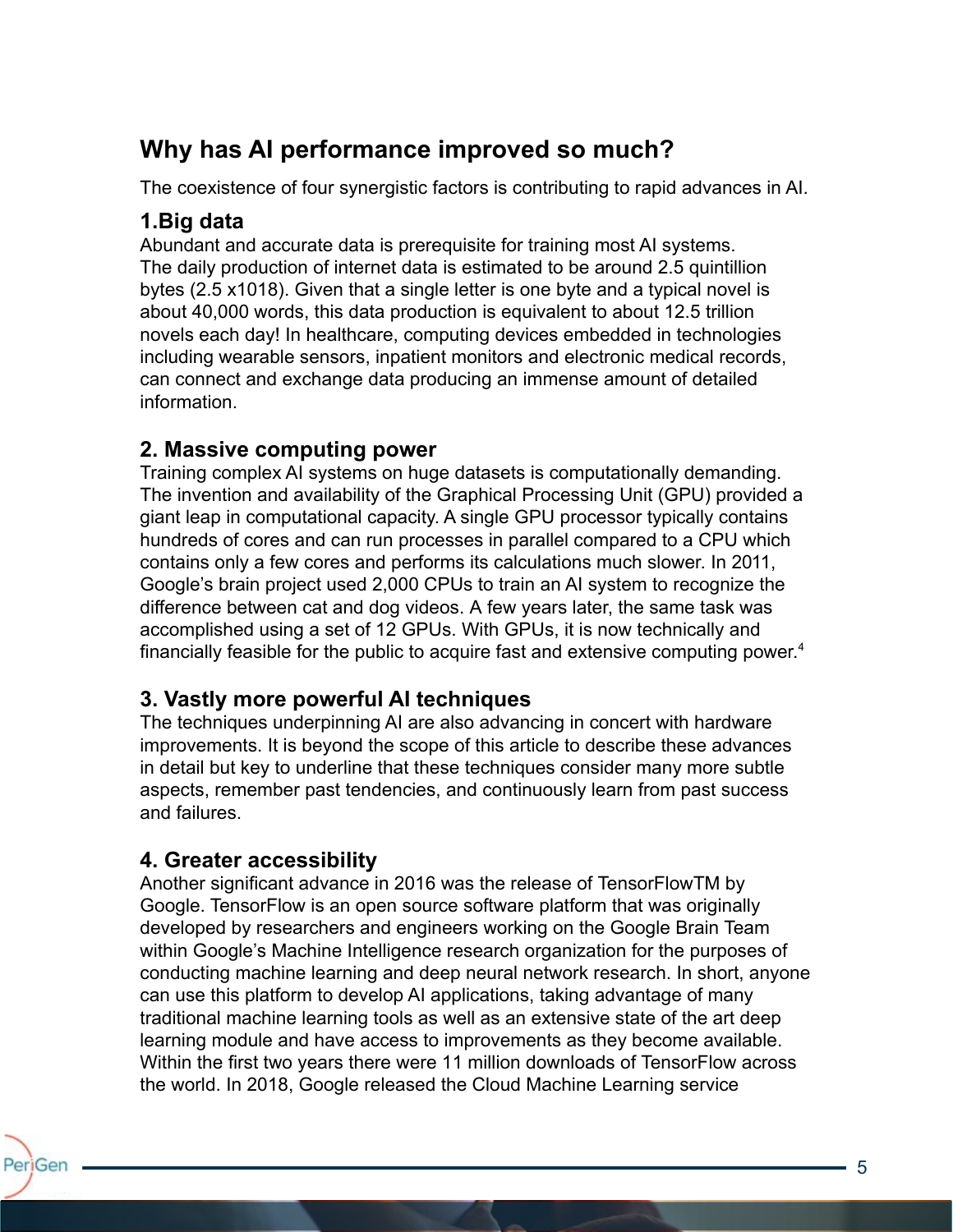that makes it possible to run TensorFlow on Google's extensive software and hardware infrastructure.<sup>5</sup>

#### **AI Techniques and Terminology**

Several computing techniques can perform human-like functions and hence could fall under the rubric of AI. Machine learning methods use software

algorithms designed to find the most discriminating or predictive arrangement of factors for a known outcome. They do not rely upon predetermined assumptions about what is important, or linear relationships or what cutoff values are practical. They let the data speak for themselves. We will concentrate on two machine learning techniques—Decision Trees and Deep Learning Neural Networks—and

Machine learning methods do not rely upon predetermined assumptions about what is important.

provide some perinatal examples. Both techniques are well-defined mathematical procedures, and both resemble how we think as clinicians.

#### **Decision Trees**

As clinicians, we are familiar with management algorithms—a tree with a sequence of steps and branches. Such algorithms are usually designed by a panel of experts and based on published literature, personal experience and practicality. The branching criteria are often kept simple to be easy to remember and follow. Programming such an algorithm is not considered AI or machine learning as it is a transcription of human opinions.

The technique of Classification and Regression Trees (CART) is a machine learning technique that will generate a tree that can be displayed in a familiar graphical format. From all variables under consideration, the procedure CART selects the single factor that best separated the group into those with and those without the outcome of interest to form the first branch point or node. Once the first node is formed, the same procedure finds the next most discriminating factor and forms the "child" node. At each junction CART identifies the optimal cutoff value for continuous variables. Splitting stops when the process determines that there is no further discriminating advantage with any of the remaining factors. The resulting structure defines clusters of risk factors that often bear resemblance to clinical reasoning. Furthermore, the probability of the outcome in question is calculated in each terminal leaf.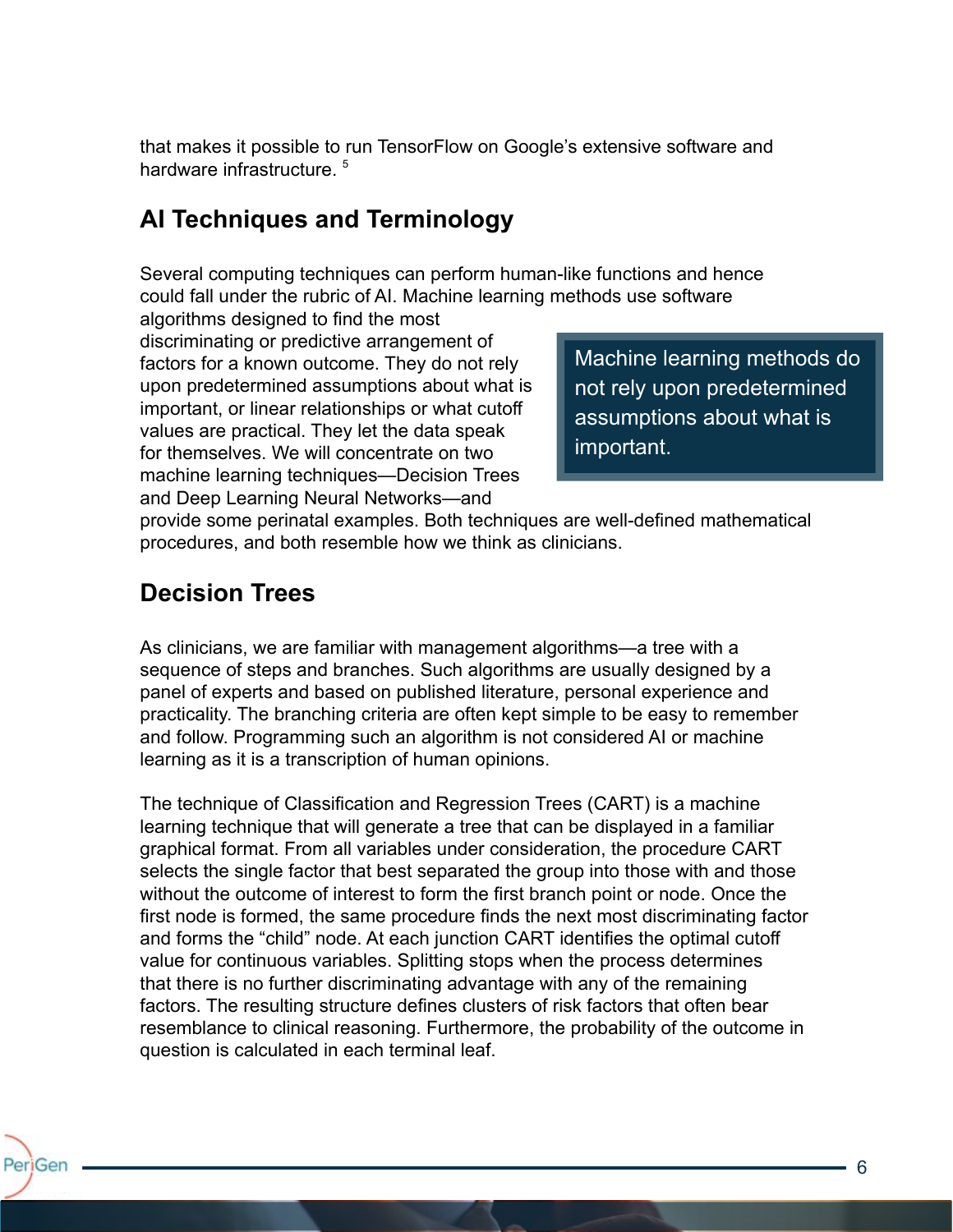The tree structure provides clinicians with the opportunity to see the decisionmaking pathway and to match that against clinical experience. It is easier to have confidence in a process with visible steps that make clinical sense compared to one where the internal steps are hidden.

CART applications are developing in a wide range of clinical situations, such as the prediction of outcomes with obesity, diagnosis of neurological diseases, the prediction of cardiovascular outcomes the identification of subgroups with different risks in epidemiologic investigations.<sup>6-10</sup> Figure 2 displays a tree devised by CART that we created for estimating the probability of severe perineal laceration based on maternal size, parity, birthweight and duration of second stage and method of delivery.<sup>11</sup> A patient in leaf C has a 1.7% probability of a severe perineal laceration whereas a patient in leaf L has a 68.9% chance.

Figure 2. A Classification and Regression Tree for predicting likelihood of severe perineal laceration.

The branching points of this tree do reflect well-known risk factors for perineal laceration. If they did not, we would have sound reasons to be skeptical. It differs



from general clinical trees by providing precise and optimal cutoff points that are not rounded or simplified to be easy to remember. Also, it shows the estimated probability of severe laceration in each of the various clusters. The clusters, branching criteria and probability are all derived from actual data.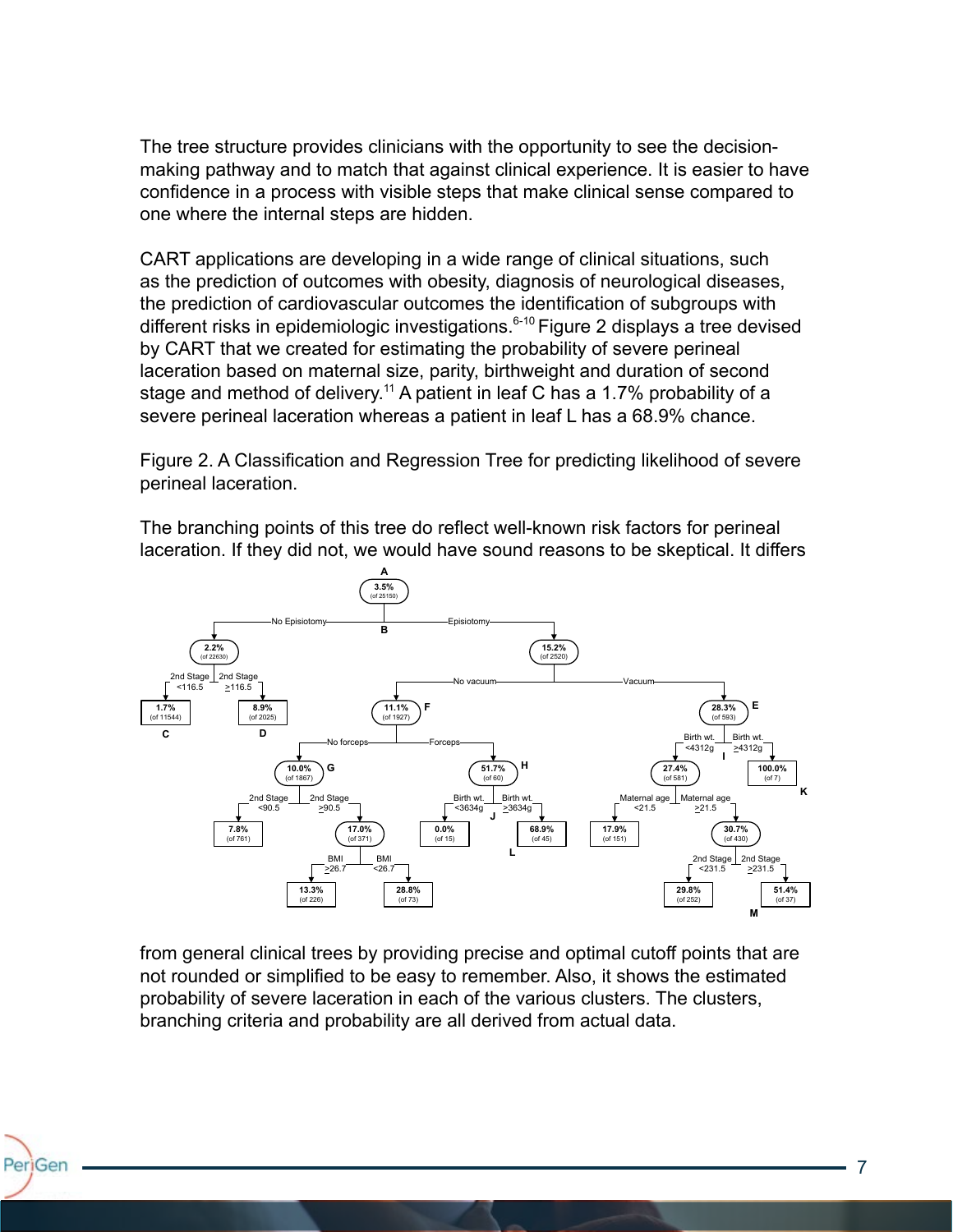#### **Neural Networks**

PeriGen

The psychologist Donald Hebb observed that repeated activation of a specific neural pathway changed the actual physical connection between the affected neurons causing improved synaptic efficiency. This was one of the earliest descriptions of neurophysiological basis for learning with repeated practice. Artificial neural networks are mathematical processes that bear some resemblance to biological neural pathways in the brain. Artificial neural networks contain artificial neurons which are arranged in layers with connections between adjacent layers. An artificial neuron is a mathematical process that converts a combination

Artificial neural networks are mathematical processes that bear some resemblance to biological neural pathways in the brain. The connections between specific neurons gain weight (statistical importance) based on the strength of their association with the final condition of interest.

of inputs to a number which is passed to the neurons in the next layer. The connections between specific neurons gain weight (statistical importance) based on the nature and strength of their association with the final condition of interest.

A simple example helps to describe the process. Suppose that a neural net's objective is to pick out the oranges in a collection of different kinds of fruit. It is a simple feed forward neural network with supervised learning. Feed forward refers to the fact that each layer affects only subsequent layers. Supervised learning means that the neural network is trained on a specific dataset where the neural network is told which fruits are oranges (and which are not).

During training, the neurons in the first layer receive inputs, namely the various features of the objects in the basket, say surface color, weight, shape, volume and diameter. Each neuron in the first layer processes the feature information in a different way. For example, one neuron might calculate the objects density and based on repeated observations where it knows what fruits are oranges, determine that if density > 1.25g/L the object is more likely to be an orange than another fruit. If the result of the density calculation is repeatedly and reliably associated with the orange it will obtain heavier weights. This means that in a second layer this result is more influential than another neurons output with a lesser weight.

Each first layer neuron sends its results to the neurons in the second layer. Second layer neurons make more complex decisions based on the messages from the first layer. With more artificial neurons per layer and more layers the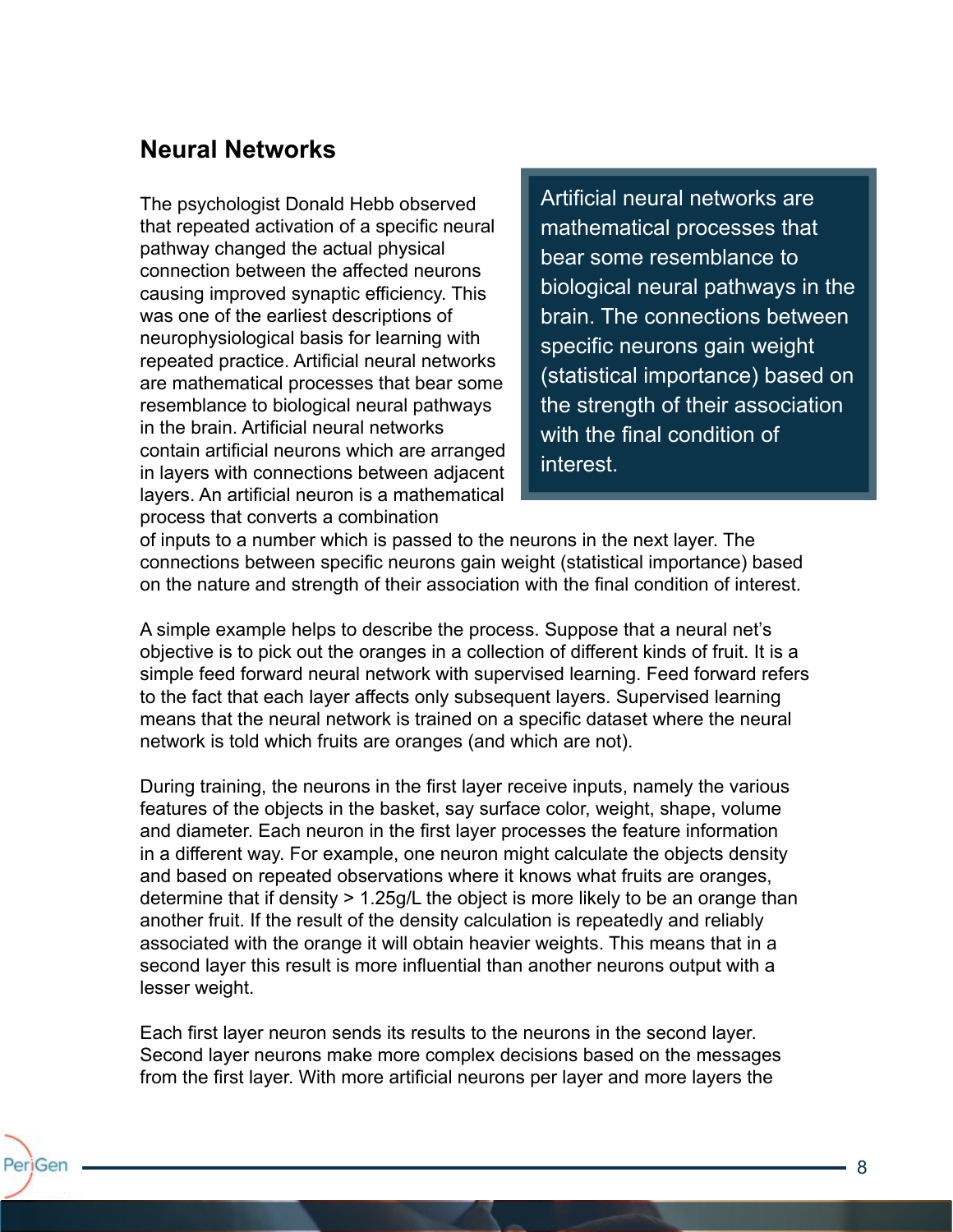artificial neural network can consider a wider range of combinations and more complex relationships. The final output is a single probability that the object is an orange. Several different pathways through the neural network may lead to the conclusion "orange." Each pathway is a different mathematical formula and its weight reflects how strong an association it has with "oranges." Neural networks allow flexibility in the way a final decision is made. Different pathways may lead to the conclusion that the fruit is an orange. This capacity is attractive for healthcare issues because there is often considerable biological variation in the appearance of a specific disease and its symptoms.

Google's TensorFlow playground lets you alter the size of a neural network and see how well it can solve a challenge.

Neural networks may be designed to have several final outputs such a probability that the object is one of several kinds of fruit. They may use different ways of learning, for example, learning as they gain experience in the real world, or by placing a greater penalty on certain kinds of errors. For neural networks concerned with processes, like the evolution of a disease, they can remember and use information on the patient's recent and remote past.

Google has designed a TensorFlow playground that lets you alter many parameters such as the number of layers and neurons to see how well the neural network can solve a challenge.<sup>12</sup> By running it you will see how the neural network learns as it is presented with more and more training cases. Some examples are shown in Figure 3 and 4.

Figure 3. A sample problem from the TensorFlow playground.

The neural network's challenge is to find an equation that can predict if a spot will be orange or blue based on its coordinates  $X_1$  and  $X_2$ 



#### http://playground.tensorflow.org

PeriGen

Figure 4 shows results with three different neural network arrangements with increasing complexity. The colors in the box indicate the neural network prediction regarding color. The intensity of the color shows how confident the prediction is. The weights of the connections are indicted by the line thickness.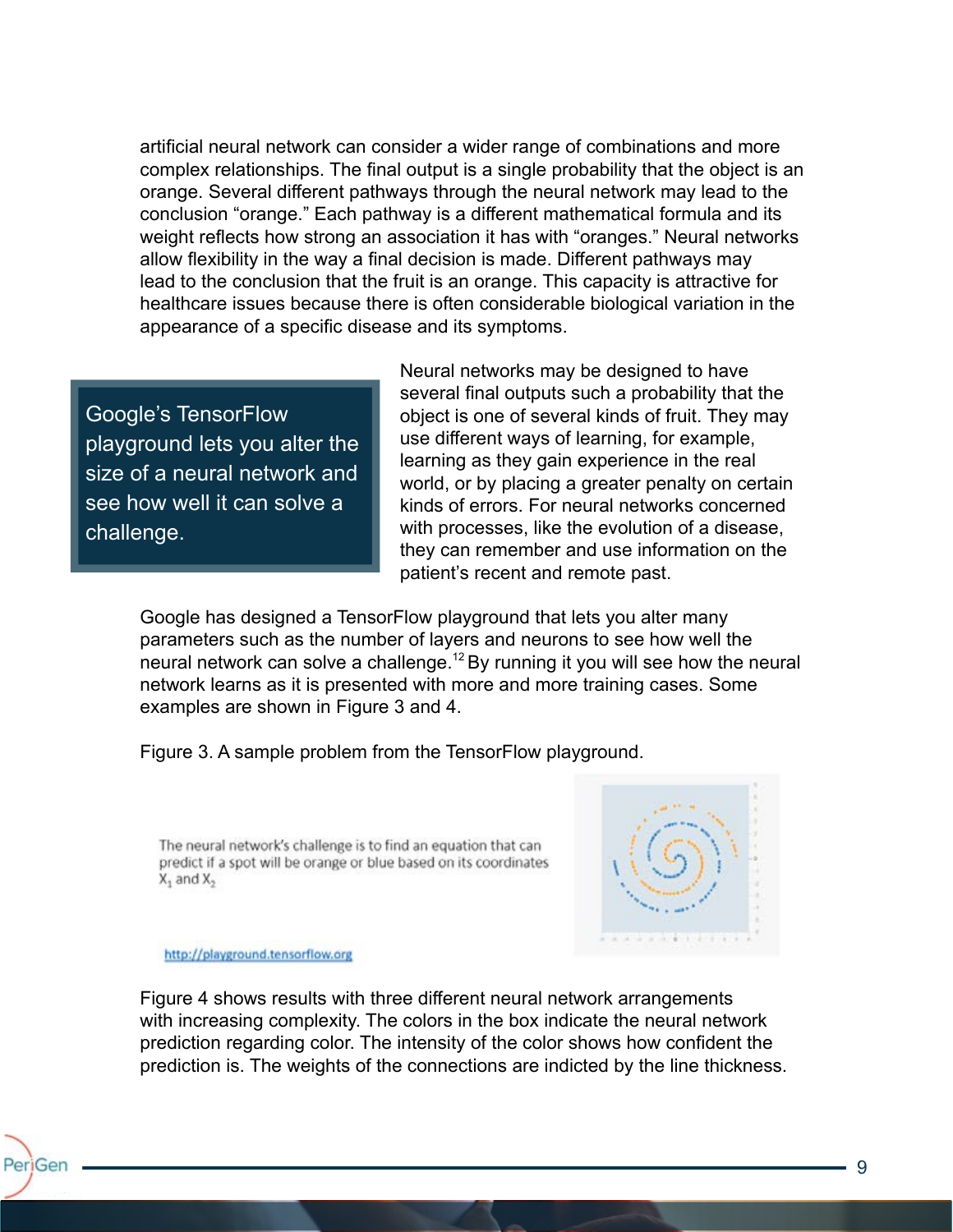The top very simple neural net can only find simple decision boundaries. The middle one has more inputs and can find more complex decisions boundaries but it is not very confident about most regions within the colored square. The bottom neural net with more neurons and more layers is able to find very complex decision boundaries and be far more confident about all decisions. Once the neural network is trained, it is tested on a dataset that it has never seen before. Testing loss reflects the error rate of the final neural network.



Figure 4. Three examples of neural networks from the TensorFlow playground.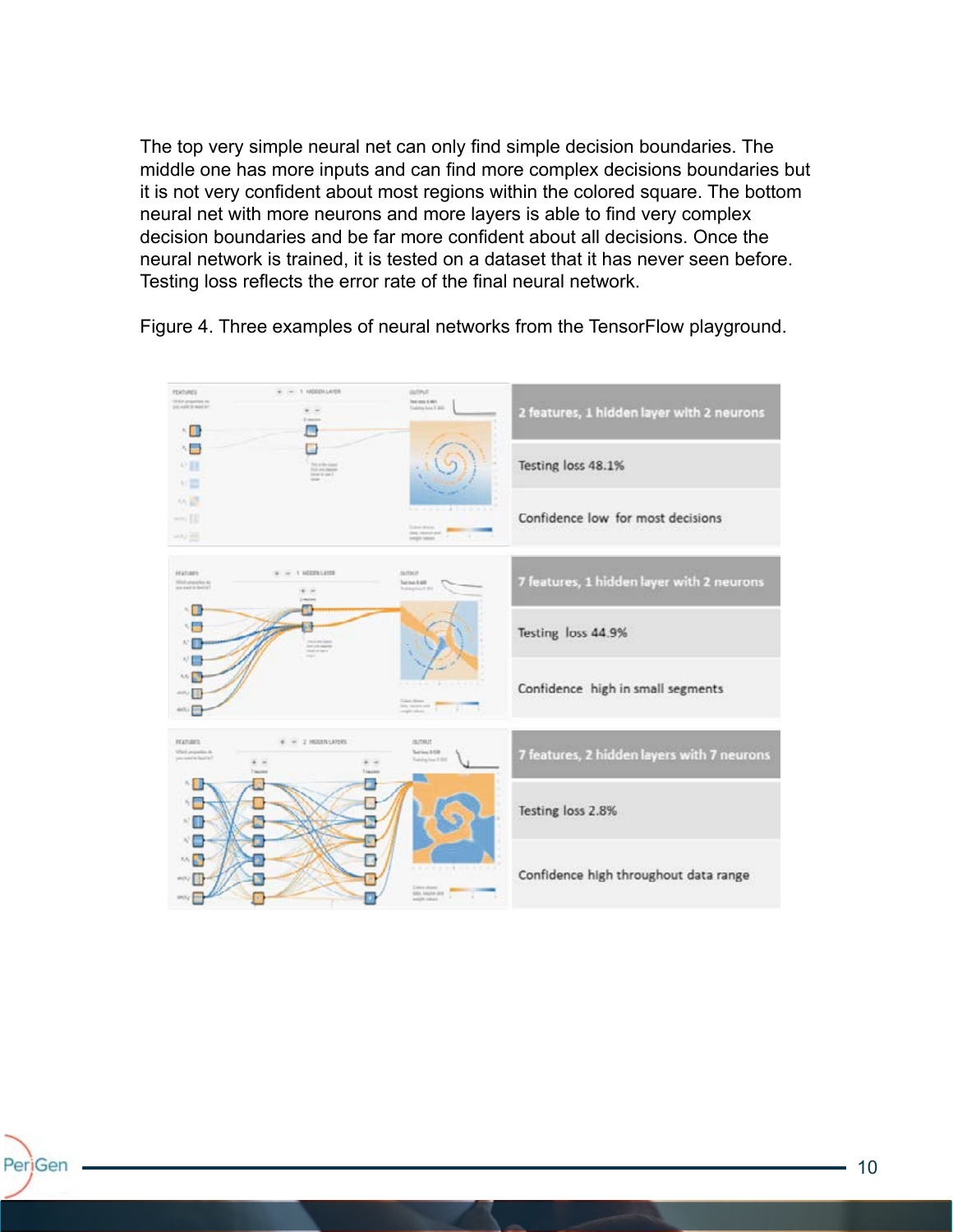#### **Deep Learning Neural Networks**

Increasing computational power of computers has facilitated the development of deep learning networks with many more layers, more neurons and different internal mechanisms for learning.

In 2016, Google Deep Mind researchers reported a landmark in deep learning research.<sup>13</sup> They created a program, AlphaGo, to play the Chinese board game Go. The number of possible moves in this game is vast, around  $250^{150}$ . Thus, it is not feasible to search every possible combination of moves to find the best move. AlphaGo beat a world class professional master layer of Go 5 games to 0 and won over other Go programs in 99.8% of games.

PeriGen

Deep learning neural networks have many more layers and neurons and different internal learning mechanisms. With sufficient training data and these neural networks can distinguish more complex and nuanced relationships compared to simpler neural networks.

Their approach used a combination of two deep neural networks. The "Policy network" learned the general moves that experts played, the second "Value network" did a limited simulation of possible future moves based on the Policy Network's top decisions, in order to choose the best next move. Each neural network contained 13 layers, around 2,500 neurons and over 25,000 weights (connections). This achievement represented a landmark because AlphaGo's success was based on a combination of decisions related to strategy and a limited look ahead at possible consequences rather that a calculation of every possible sequence of moves to find the best choice.

In merely one year, the same team topped this achievement with AlphaGo Zero!  $14$  AlphaGo Zero learned just from playing Go. The initial neural network knew only the basic rules. It then played games against itself. As it played, the neural network was updated based on the experience and outcome of past games. After 40 days of training (and 4.9 million games!) it beat all previous versions of AlphaGo. (100 games to 0).

This result demonstrates the power of continuous learning from experience. It also raises two important points about the learning experience. Neural networks that learn from human judgement may inherit the limitations of that human judgement. If a neural work learns on a biased sample of data, it will develop the same bias.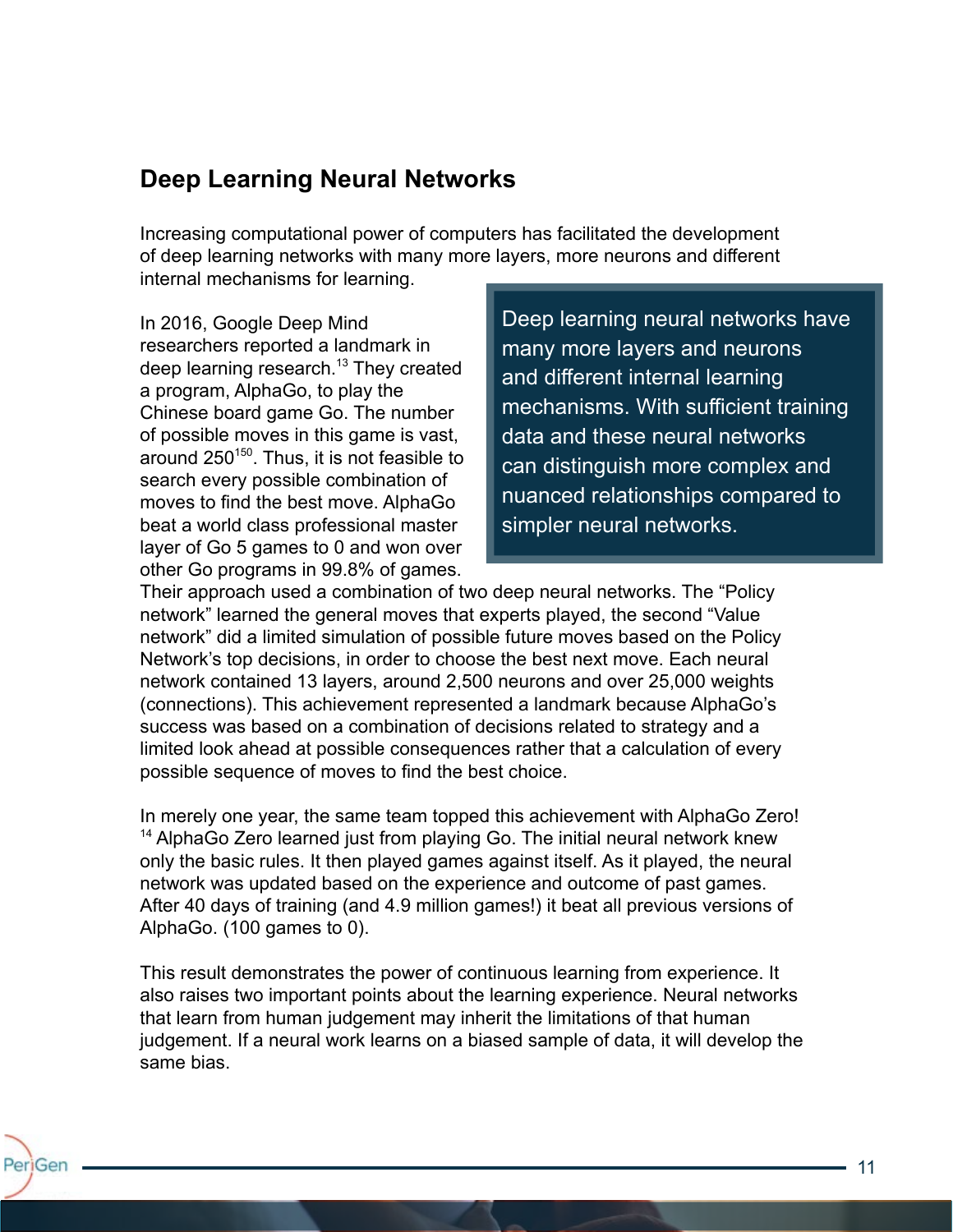In medical applications it is very important that learning be carried out on an accurate and truly representative dataset because an artificial neural network is not truly intelligent, it cannot reason, cannot distinguish truth from falsehood or generalize to a markedly different situation that it has not experienced during the training phase.

# **Deep Learning for EFM Pattern Recognition**

During the past few years we have applied Google's TensorFlow, a deep learning neural network to the problem of fetal heart rate pattern recognition and seen considerable improvement in performance compared to what was possible with a series of much smaller neural networks available in the past.

Measuring the accuracy of computerized pattern recognition is a challenge because there is no "Gold Standard," that is, no formal set of labeled tracings in the industry or by national professional associations that can be used as a standard against which new analysis techniques can be compared. Clinician inconsistency in labelling EFM patterns is well known.<sup>15-17</sup>

In the absence of an available gold standard for testing purposes we used a multi-case/multi-reader technique to create a Standardized Test Set. The Standardized Test Set includes 235.5 hours of digital tracings from 91 babies with gestational ages ranging from 28 weeks to term.

Each tracing was analyzed independently by six different clinicians using the standard NICHD and ACOG nomenclature and definitions. The clinician readers had a high level of expertise in electronic fetal monitoring and relevant clinical experience. The average experience in active labor and delivery care was 17.9 years and almost all had held senior teaching or academic positions. The group included representatives from nursing, midwifery, Obstetrics and Gynecology and Maternal Fetal Medicine.

Each acceleration or deceleration or baseline detected by a majority of the clinicians (at least 3 out of 5) became a Test Case. We measured the agreements and disagreements of each clinician reader with a set of majority opinions that did not involve that individual. The statistics on the agreements and disagreements for all clinicians constituted the Clinician Reference. We used the same Test Cases to assess the computerized methods.

In Figure 5, we show the performance using Kappa statistics of the computerized method (in red) based on a deep learning neural network and the Clinician Reference (in blue). Kappa statistics are useful because they consider both

PeriGen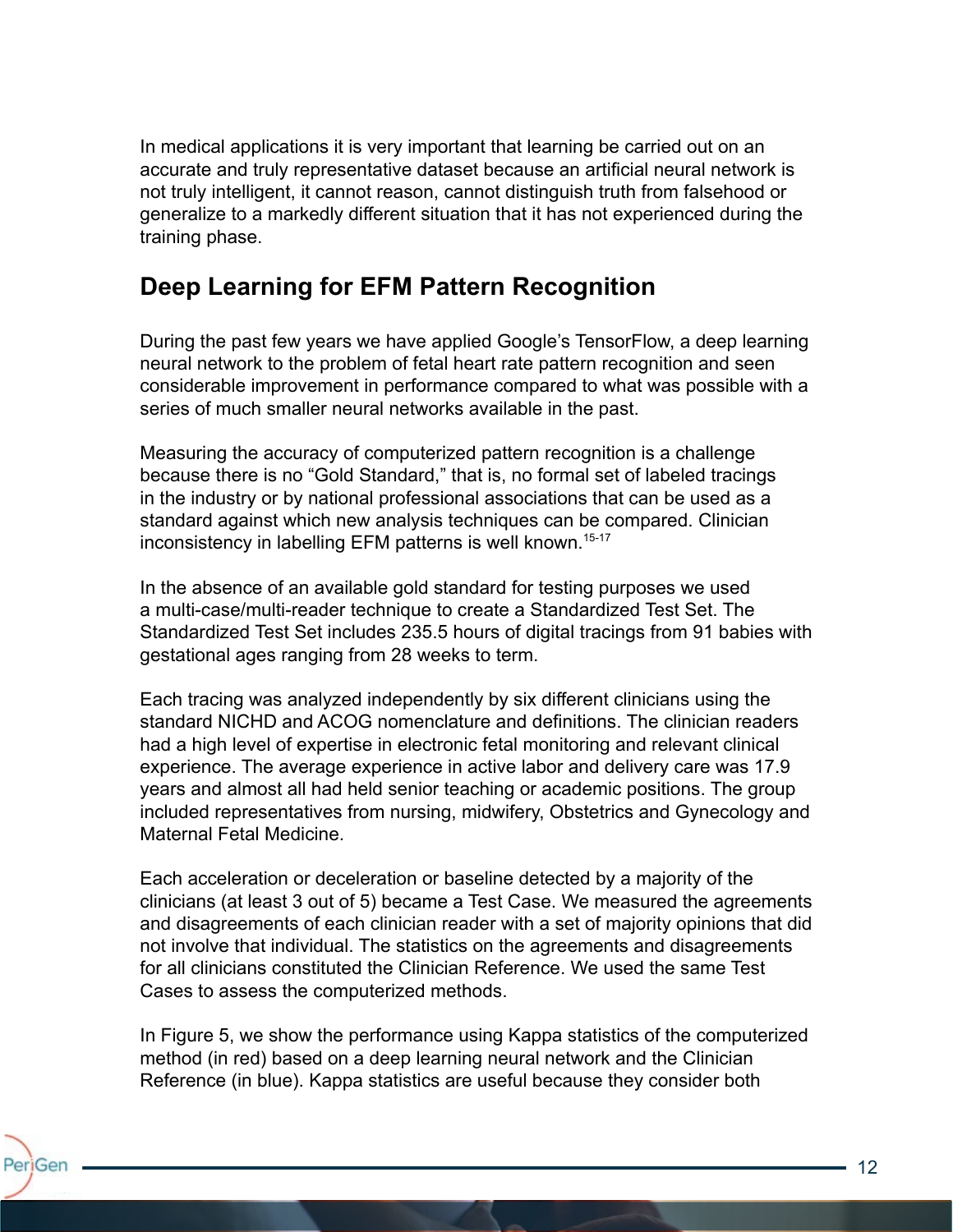agreements and disagreements beyond what is expected by chance. They are also used in most of the published reports regarding clinician agreement on EFM patterns. Since high agreement can come at the expense of disagreement and vice versa it is useful to have a statistic which considers both agreements and disagreements.<sup>18</sup> Perfect agreement would result in a Kappa statistic of 1.0 and random agreement would result in a Kappa statistic of 0.0.



Figure 5. Kappa statistics for the Clinician Reference (blue) and the Deep

Learning Neural Net (red)

A typical interpretation of the agreement level with Kappa scores is:

 $< 0.2$  poor 0.2-0.39 fair 0.4-0.59 moderate 0.6-0.79 good ≥ 0.8 very good

PeriGen

These are remarkable results indicating that with deep learning it is possible to identify individual features in EFM tracings with a performance than on average is very similar to highly qualified clinicians working under ideal conditions.

# **Why is Healthcare an AI-Safe Profession?**

There is little doubt that machine learning techniques can perform remarkable tasks; however, the idea of AI operating in clinical medicine does create angst. Skepticism is natural and prudent in a field where the consequences of error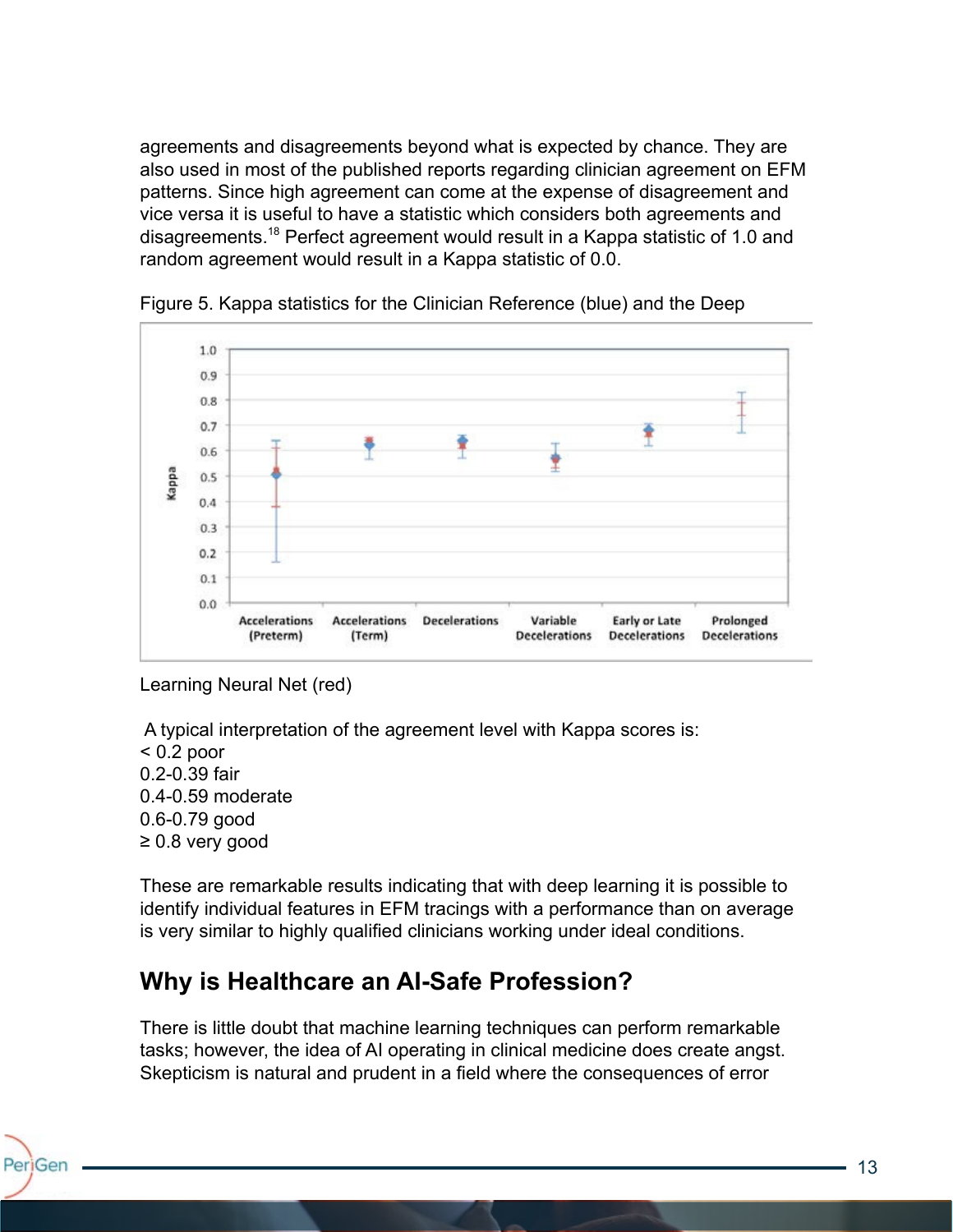are enormous. No one questions the superior capacity of a hand held \$5 pocket calculator for mental arithmetic. So what causes resistance to AI in medicine?

In part, the term "intelligence" rankles. From philosophers to biologists, the capacity of the mind has been a defining characteristic of humanity. Rene Descartes wrote "I think therefore I am." Carl Linnaeus labelled the human species Homo Sapiens—man with

Healthcare is an AI-safe profession because it is complex, requires establishing human relationships and understanding and abstract reasoning. Computers don't form relationships, are not empathetic and cannot truly understand or reason.

wisdom or intelligence. Healthcare professionals spend many years acquiring knowledge, perfecting their clinical skills and passing certification examinations. Clinical acumen is central to our worth as clinicians and any challenge to our

Healthcare can be enhanced by AI because it provides consistent analysis that is objective, data driven and can counter human lapses related to wishful thinking, tunnel vision, boredom, inexperience and fatigue.

medical intelligence is not to be taken lightly. It is true AI techniques can excel at certain kinds of tasks but that does not equal human intelligence, and it certainly doesn't equal clinical judgement.

In part, the angst is promoted by sci-fi hype where human-like robots do replace humans. This scenario is far from reality in medicine. The medical tasks that AI performs currently are very circumscribed. Robots lift patients or steady instruments, image readers find tumors on x-rays or cytology smears, pattern recognition software labels features on EFM

or EKG strips and probabilistic models estimate prognosis. These tasks form an important part of medical reasoning but only a part.

The tasks of clinicians are far more comprehensive. Even obtaining a complete and accurate history can be a challenge. Clinicians must illicit the medical history from patients and possibly their families, often considering nonverbal cues, rephrasing questions, reconciling inconsistences and resolving misunderstanding. Physical exam data and lab data need to be factored in including the possibility of lab error and missing data. Decisions and recommendations are based on these findings coupled with formal medical knowledge regarding physiology, pathology and therapies. Decisions need to consider patient preferences which in turn often require patient education.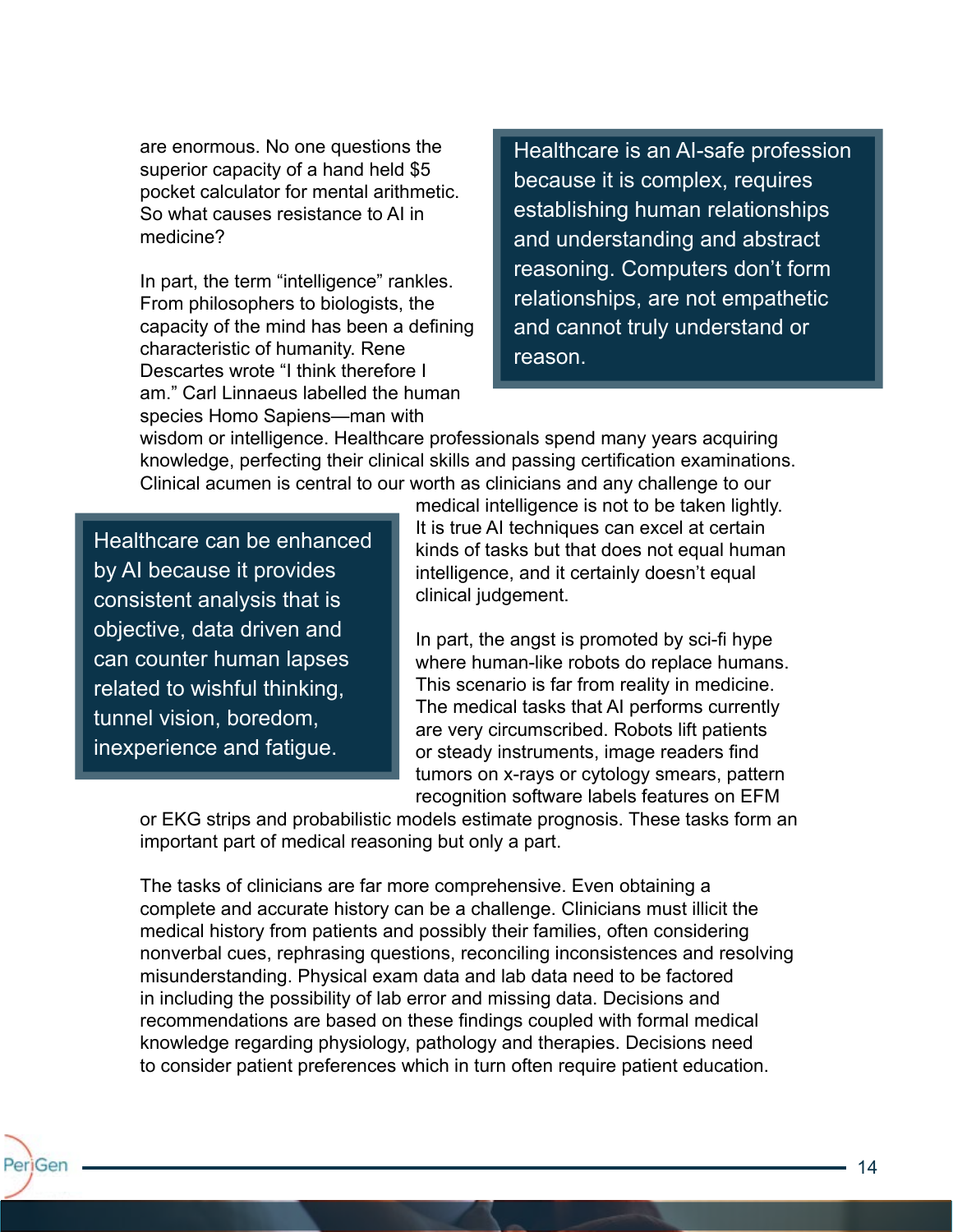Patients develop relationships with clinicians based on many factors including their confidence that the professional is competent and can be trusted to serve their best interest. In short, the relationship between healthcare professional and their patients is very multidimensional and constantly evolving. It is not purely rational. It is influenced by pain, fear, and intensely protective maternal instincts. Computers don't form relationships, are not empathetic and cannot truly understand or reason. However, AI can complement and make that professional more efficient, provide consistency and reduce errors. Wishful thinking, tunnel vision, recent vivid experiences, boring repetitive tasks, undue emotional overlay all contribute to human errors and many of these tendencies can be mitigated by application of machine learning techniques. Creativity, intuition, empathy, deep understanding and high-level reasoning rest squarely with clinicians.

Gary Kasparov the longstanding world champion chess player is a strong proponent of the man-machine combination. In 1997, he was defeated by IBM's chess playing program, Big Blue. After this defeat he began to explore the idea of human and computer, not human versus computer. Imagine the combination of his experience and computer memory, his intuition and computer calculation of probability, his passion and computer objectivity. A few years later the merits of his ideas were demonstrated in a free style competition where two amateur chess players assisted by three PCs won over master chess players. They also won over a strong chess playing program.

Notwithstanding the remarkable achievements in the science of machine learning, medical AI applications are relatively embryonic. In medicine, we cannot manufacture data for training as it is possible with games like Chess or Go. The creation of large datasets is now feasible due to the widespread use of electronic medical records, electronic monitoring data and digitized images in radiology and pathology. In turn, these massive datasets are providing crucial substrates for machine learning techniques.

#### **The Fourth Industrial Revolution**

Historians have described three industrial revolutions beginning with the steam engine, then the age of electricity and mass production followed by the digital age with computers and the internet. According to the World Economic Forum, an independent Swiss non-profit organization committed to global improvements, we have entered the fourth industrial revolution. $^9$  This is a period where technologies (AI, robotics, nanotechnology, quantum computing and the Internet of Things) are blurring the lines between the physical and biological spaces. This is a most exhilarating time for perinatal medicine and AI and the best is yet to come.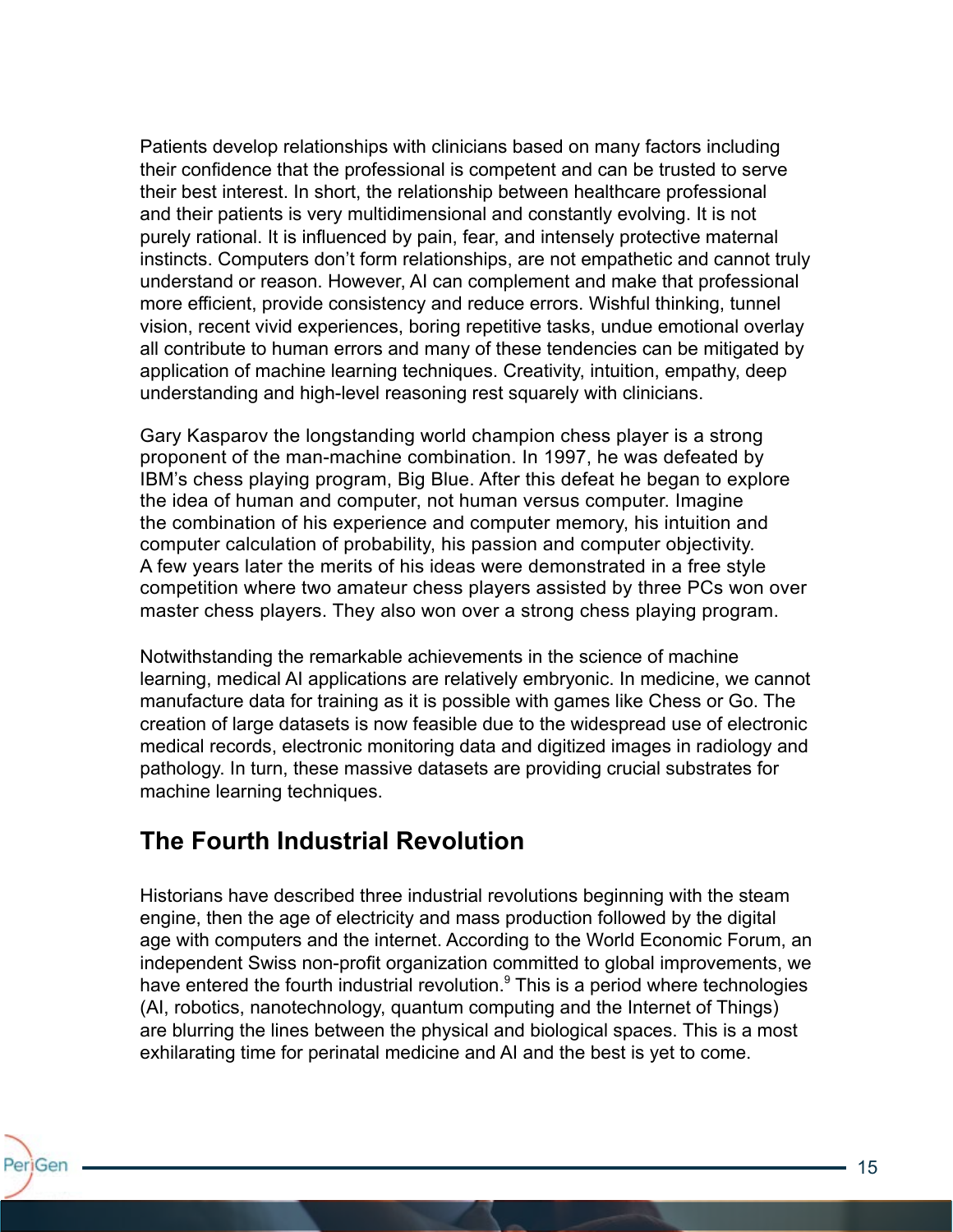#### **References**

1. Progress in artificial intelligence. Wikipedia. https://en.wikipedia.org/wiki/Progress\_in\_ artificial\_intelligence. Accessed November 4, 2018.

2. Google duplex demonstration. ExtremeTech. https://www.extremetech.com/computing/269030-did-google-duplexs-ai-demonstration-just-pass-the-turing-test. Accessed November 4, 2018.

3. Stanford ImageNet Rompetition results. ImageNet and Wikipedia. http://www.image-net.org/challenges/LSVRC/ and https://en.wikipedia.org/wiki/Progress\_in\_artificial\_ intelligence#/media/File:Classification\_of\_images\_progress\_human.png. Accessed November 4, 2018.

4. Accelerating AI with GPUs: a new computing model. Nvidia. https://blogs.nvidia.com/ blog/2016/01/12/accelerating-ai-artificial-intelligence-gpus/. Accessed November 4, 2018.

5. Google TensorFlow Summit—2018 keynote address. YouTube. https://www.youtube. com/watch?v=kSa3UObNS6o. Accessed November 4, 2018.

6. Lo BW, Fukuda H, Angle M, et al. Aneurysmal subarachnoid hemorrhage prognostic decision-making algorithm using classification and regression tree analysis. Surg Neurol Int. 07-Jul-2016;7:73.

7. Lee YC, Lee WJ, Lin YC, et al. Obesity and the decision tree: predictors of sustained weight loss after bariatric surgery. Hepatogastroenterology. 2009;56(96):1745−1749.

8. Salas-Gonzalez D, Górriz JM, Ramírez J, et al. Computer-aided diagnosis of Alzheimer's disease using support vector machines and classification trees. Phys Med Biol. 2010;55(10):2807−2817.

9. Ioannidis JP. Prediction of cardiovascular disease outcomes and established cardiovascular risk factors by genome-wide association markers. Circ Cardiovasc Genet. 2009;2(1):7−15.

10. Goldman L, Weinberg M, Weisberg M, et al. A computer-derived protocol to aid in the diagnosis of emergency room patients with acute chest pain. N Engl J Med. 1982;307(10):588−596.

PeriGen

11. Hamilton EF, Smith S, Yang L, Warrick P, Ciampi A. Third- and fourth-degree perineal lacerations: defining high-risk clinical clusters. Am J Obstet Gynecol. 2011;204(4):309. e1−e6.